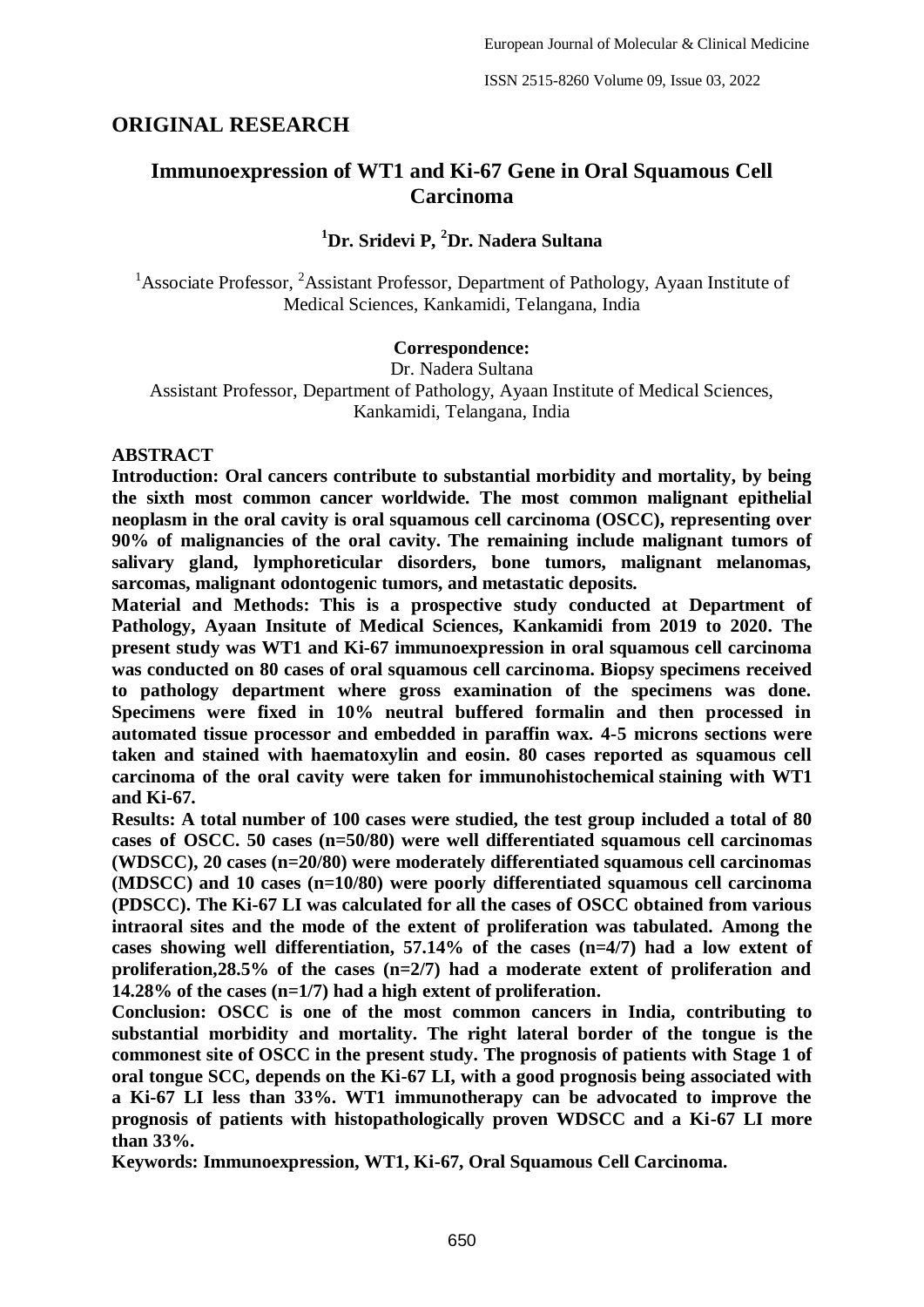### **INTRODUCTION**

Oral cancers contribute to substantial morbidity and mortality, by being the sixth most common cancer worldwide. [1] Epidemiological studies of oral cancer showed that Southern Asia has the highest incidence of oral cancer, accounting for 18% of all cancers, followed in close succession by South-east Asia, Western and Central Europe, and South America. [2]

The most common malignant epithelial neoplasm in the oral cavity is oral squamous cell carcinoma (OSCC), representing over 90% of malignancies of the oral cavity. <sup>[3]</sup> The remaining include malignant tumors of salivary gland, lymphoreticular disorders, bone tumors, malignant melanomas, sarcomas, malignant odontogenic tumors, and metastatic deposits.  $^{[4]}$ 

Cancers of oral cavity include tumors arising from the mucosal surfaces of the mouth, beginning from the vermillion border of the upper and lower lips and extending upto the palatoglossal folds and the tumors of salivary glands. <sup>[5]</sup>

OSCC frequently co-exists with epithelial dysplasia in the oral cavity. Oral submucous fibrosis and oral lichen planus are precancerous conditions in which immuno- inflammatory processes are implicated in their cancerous transformation. <sup>[6]</sup> Malignant transformation of oral precancerous lesions is observed at a frequency of 17.5%, and the risk is seen to increase with increasing degree of dysplasia.<sup>[7]</sup>

The traditional risk factors for OSCC include tobacco smoking and chewing (90%), betelquid chewing, diet low in fruit and vegetable and chronic candidiasis and HPV infection. <sup>[8]</sup> High exposure to ultraviolet light and immunosuppression increases the chance of developing cancer of the lower lip.  $[9]$ 

A number of rare conditions predispose to the development of oral cancer, such as xeroderma pigmentosum, Fanconi's anaemia, and Bloom's syndrome.<sup>[10]</sup> It is now established that up to 10% of all cancers have a strong hereditary component. [11]

Squamous cell carcinoma (SCC) is immunohistochemically labelled by the pan- cytokeratin stain (AE1/AE3), High molecular weight cytokeratin complex 34  $\beta$ E12, CK5/6 and P63.<sup>[12]</sup>

There are very few studies elucidating the role of WT1 in the pathogenesis of OSCC. The purpose of this study is to document the immunoexpression of WT1 and Ki-67 in 80 cases of OSCC, and to explore the possibility of implementation of WT1 targeted therapy, in the cases with WT1 immunoexpression.  $^{[13]}$ 

#### **AIMS AND OBJECTIVES**

To evaluate WT1 and Ki-67 immunoexpression in histopathologically proven cases of oral squamous cell carcinoma (OSCC).

#### **MATERIAL AND METHODS**

This is a prospective study conducted at Department of Pathology, Ayaan Insitute of Medical Sciences, Kankamidi from 2019 to 2020. The present study was WT1 and Ki-67 immunoexpression in oral squamous cell carcinoma, a prospective study was conducted on 80 cases of oral squamous cell carcinoma

#### **INCLUSION CRITERIA**

Biopsy specimens of histopathologically proven OSCC. Specimens from all age groups and both sexes were included

#### **EXCLUSION CRITERIA**

Benign lesions of head and neck. Cystic lesion of oral cavity. Biopsies with extensive areas of necrosis or fibrosis. Biopsies from patients with history of head and neck irradiation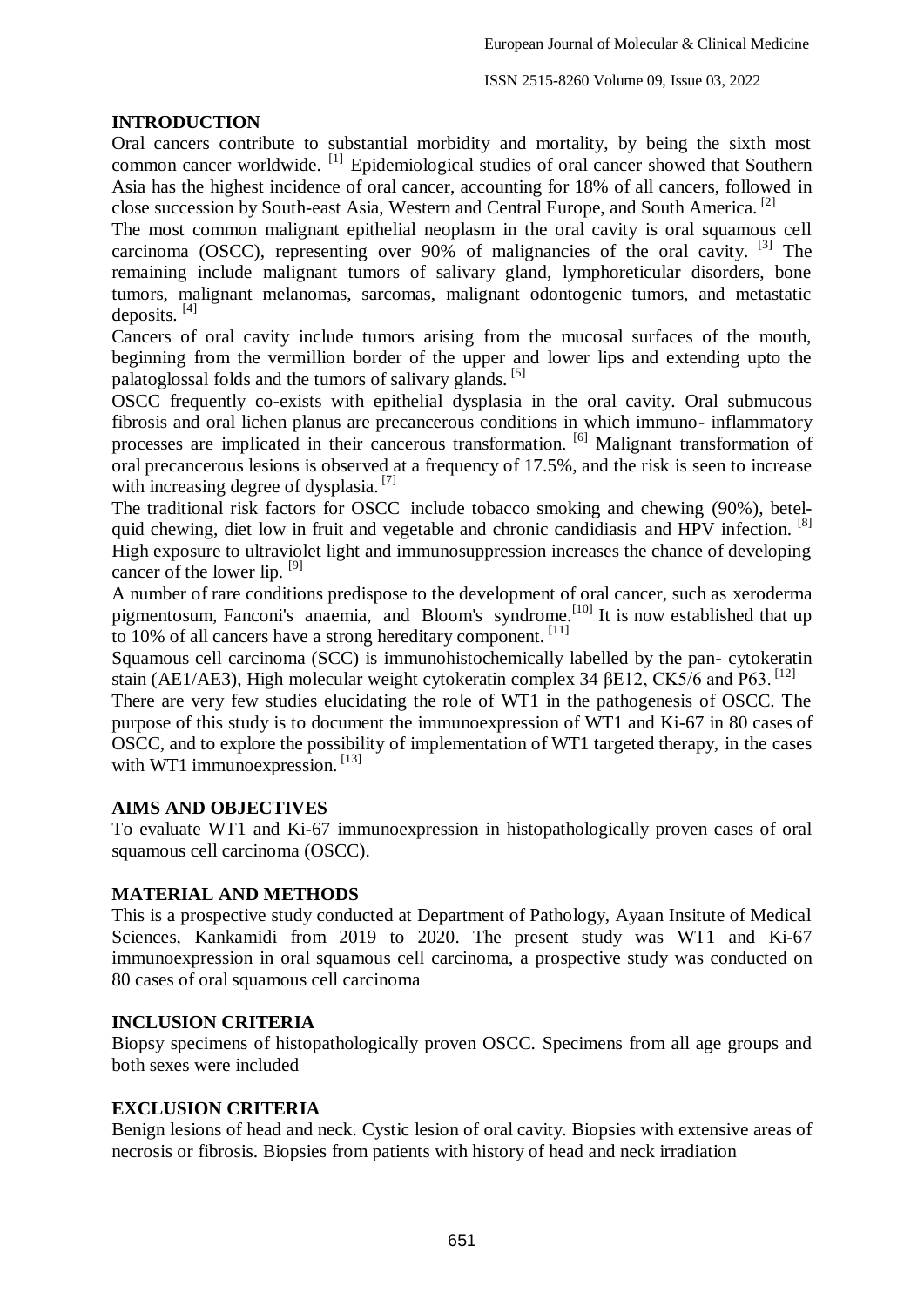Biopsy specimens received to pathology department where gross examination of the specimens was done. Specimens were fixed in 10% neutral buffered formalin and then processed in automated tissue processor and embedded in paraffin wax. 4-5 microns sections were taken and stained with haematoxylin and eosin. 80 cases reported as squamous cell carcinoma of the oral cavity were taken for immunohistochemicalstaining with WT1 and Ki-67.

4 cases of hemangioma, 10 cases of papilloma and 5 cases of hamartoma were also subjected to immunohistochemistry for WT1 and Ki-67 which acted as controls.

10 cases of squamous papillomas were consistently negative with WT-1 immunostaining and acted as negative control. 5 cases of hemangioma acted as positive controls. Basal cell layer of epithelium, vascular endothelium and peripheral nerve fibers in the sections also showed cytoplasmic staining; therefore, the positive staining of these cells acted as an internal control.

Immunohistochemical staining of WT1 (6F-H2 mouse monoclonal anti human antibody-Dako) and Ki-67(Mib-1 mouse monoclonal antibody-Biogenex) was done using peroxidase– antiperoxidase method.

# **EVALUATION OF STAINING**

For evaluation of WT1 expression, staining intensity was scored as 0 (negative), 1 (weak), 2 (medium) and 3 (strong). The extent of staining was scored as  $0(0\%)$ ,  $1+(1-25\%)$ ,  $2+(26-$ 50% ), 3+ (51-75% ) and 4+ (76-100% ) according to the percentage of the positive staining area in relation to the whole carcinoma area.

Positive- Brown stain in the nucleoli and nucleoplasm of tumor cells considered positive Section of lymph node with reactive hyperplasia used as control.

### **RESULTS**

A total number of 100 cases were studied, the test group included a total of 80 cases of OSCC. 50 cases (n=50/80) were well differentiated squamous cell carcinomas (WDSCC), 20 cases (n=20/80) were moderately differentiated squamous cell carcinomas (MDSCC) and 10 cases (n=10/80) were poorly differentiated squamous cell carcinoma (PDSCC). (Table 1) The control group included 20 cases, which were benign lesions of oral cavity (5 cases of hemangioma, 5 cases of hamartoma and 10 cases of papilloma).

|                 | Table 1: Distribution of OSCC cases included in study according to the grade of |  |  |  |  |  |  |
|-----------------|---------------------------------------------------------------------------------|--|--|--|--|--|--|
| differentiation |                                                                                 |  |  |  |  |  |  |

|              | <b>GRADE OF OSCC NUMBER OF CASES</b> |
|--------------|--------------------------------------|
| <b>WDSCC</b> | 62.5%                                |
|              | $(n=50/80)$                          |
| <b>MDSCC</b> | 25%                                  |
|              | $(n=20/80)$                          |
| <b>PDSCC</b> | 12.5%                                |
|              | $(n=10/80)$                          |

The epithelial nature of poorly differentiated malignancies in the study was proven by positive nuclear immunostaining for P63 protein.

#### **Table 2: Regional distribution of cases in the present study**

| <b>SITE OF THE LESION   NUMBER OF CASES</b> |    |
|---------------------------------------------|----|
| Tongue                                      | 48 |
| Palate                                      |    |
| Buccal mucosa                               | ገՋ |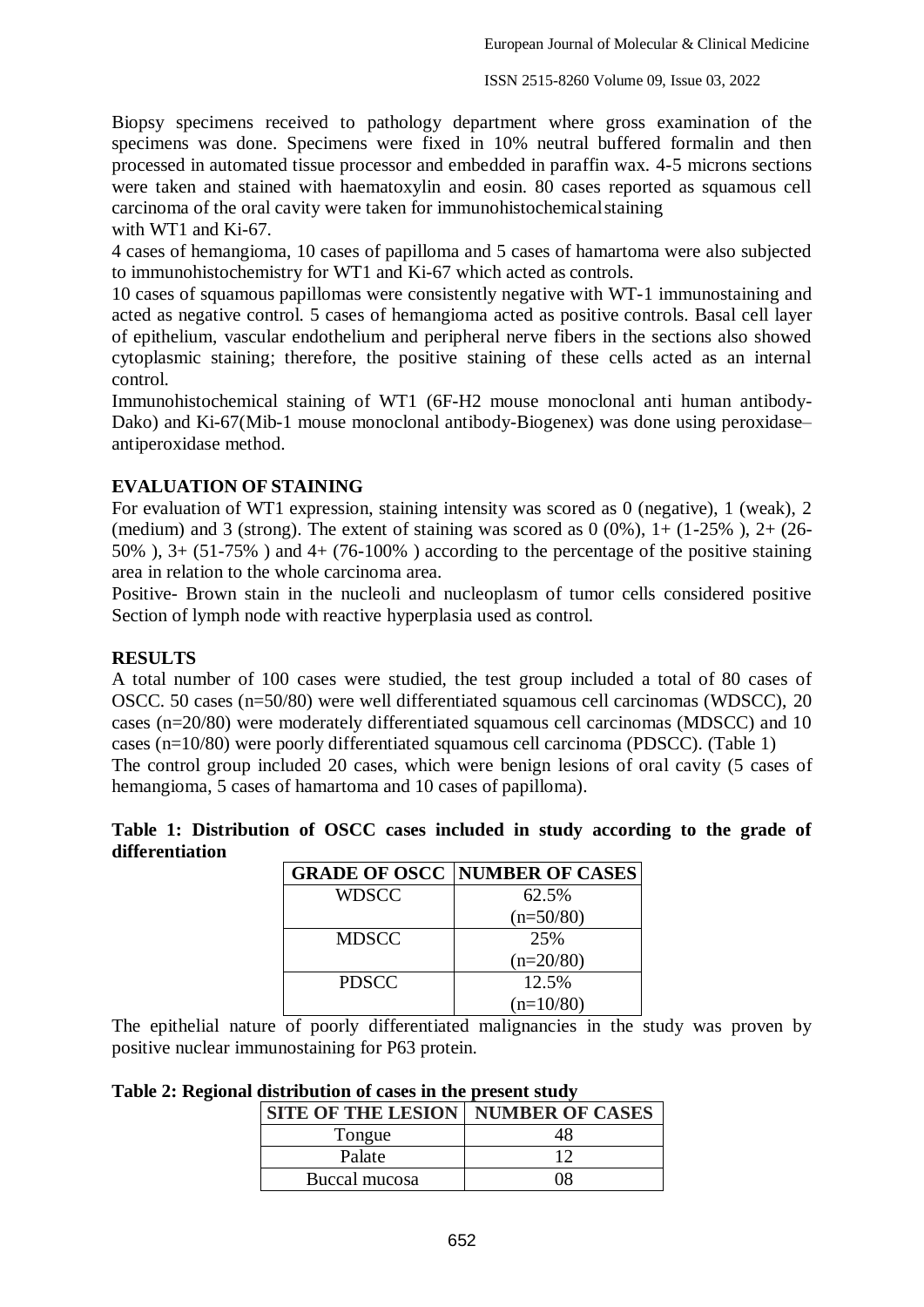ISSN 2515-8260 Volume 09, Issue 03, 2022

| Floor of mouth |  |
|----------------|--|
| Gingiva        |  |
|                |  |

Out of the 80 cases included in the study, 48 cases (n=48/80) were obtained from the tongue (right lateral border), 12 cases (n=12/80) from the palate, 8 cases (n=8/80) from the buccal mucosa, 7 cases ( $n=7/80$ ) from the floor of mouth, 3 cases ( $n=3/80$ ) from the gingiva and 2 cases (n=2/80) from the lip (Table 2).



**Figure 1: Detection of WT1 protein by immunohistochemistry - WT1 seen decorating the endothelial cells of a hemangioma (control).**

| <b>GRADE OF DIFFERENTIATION</b> | <b>MEAN PROLIFERATIVE INDEX</b> |  |  |
|---------------------------------|---------------------------------|--|--|
| WDSCC                           | 22.05%                          |  |  |
| <b>MDSCC</b>                    | 25%                             |  |  |
| <b>PDSCC</b>                    | 64%                             |  |  |

### **Table 3: Grade of differentiation of OSCC and MPI**

**Table 4: Distribution of cases based on grade of differentiation and extent of proliferation**

| <b>GRADE OF</b>                  | <b>EXTENT OF PROLIFERATION (BASED ON KI-67 LI)</b> |                   |                |  |  |
|----------------------------------|----------------------------------------------------|-------------------|----------------|--|--|
| <b>DIFFERENTIATION</b> LOW(<30%) |                                                    | MODERATE (30-50%) | $HIGH( >50\%)$ |  |  |
| <b>WDSCC</b>                     | 78%                                                | 20%               | 2%             |  |  |
|                                  | $(n=39/50)$                                        | $(n=8/20)$        | $(n=1/50)$     |  |  |
| <b>MDSCC</b>                     | 45%                                                | 40%               | 15%            |  |  |
|                                  | $(n=9/20)$                                         | $(n=8/20)$        | (3/20)         |  |  |
| <b>PDSCC</b>                     |                                                    | 30%               | 70%            |  |  |
|                                  |                                                    | $(n=3/10)$        | $(n=7/10)$     |  |  |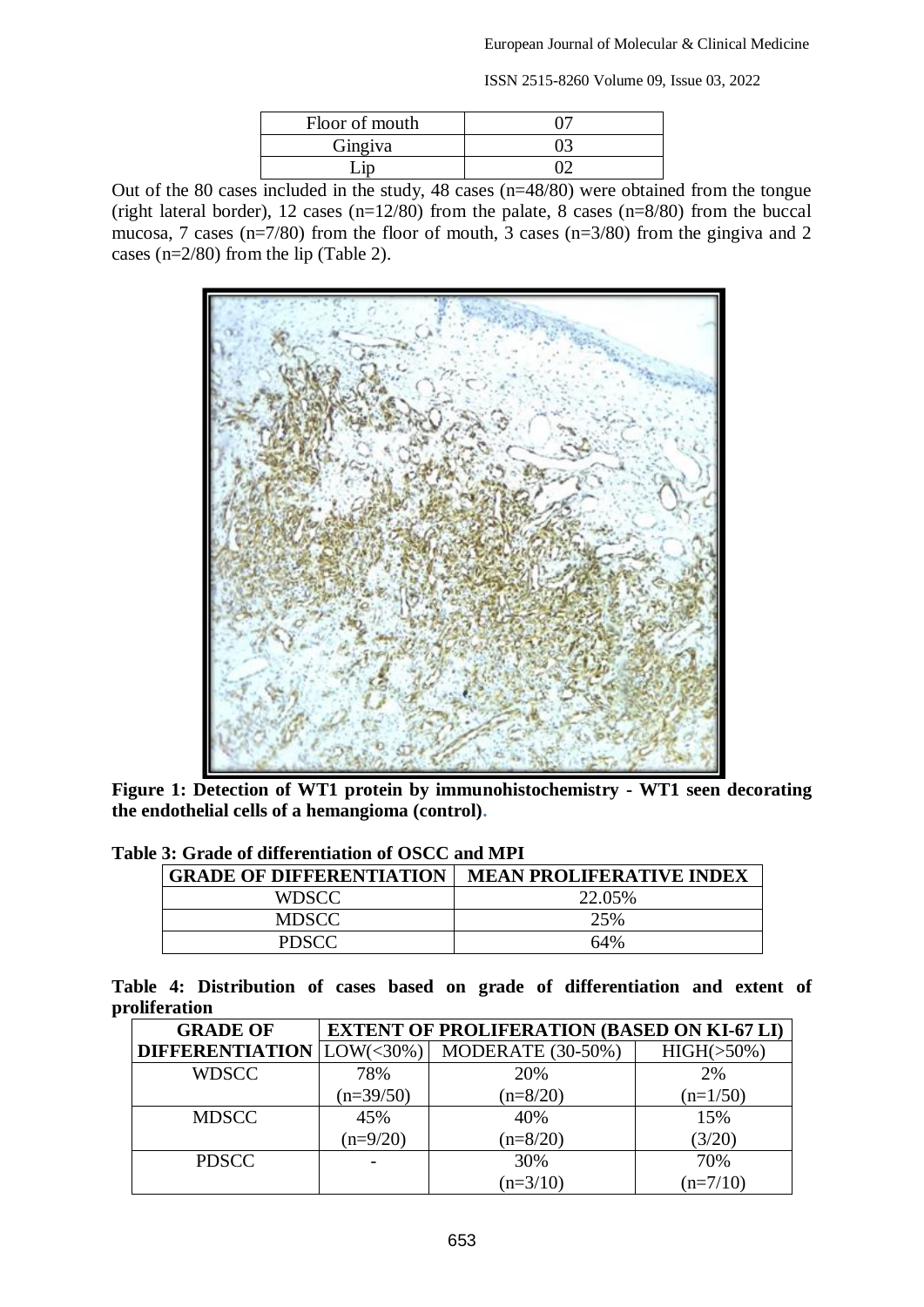ISSN 2515-8260 Volume 09, Issue 03, 2022

| $\mathcal{G}$ : Mode of Ki-07 L1 at various intraoral sites of OSCC. |              |                                 |              |             |  |  |
|----------------------------------------------------------------------|--------------|---------------------------------|--------------|-------------|--|--|
|                                                                      |              | <b>GRADE OF DIFFERENTIATION</b> |              |             |  |  |
| <b>SITE</b>                                                          | <b>WDSCC</b> | <b>MDSCC</b>                    | <b>PDSCC</b> | <b>MODE</b> |  |  |
| <b>TONGUE</b>                                                        | 33           |                                 |              | $<$ 30%     |  |  |
| <b>BUCCAL MUCOSA</b>                                                 |              |                                 |              | $<$ 30%     |  |  |
| <b>PALATE</b>                                                        |              |                                 |              | <30%        |  |  |
| <b>FLOOR OF MOUTH</b>                                                |              |                                 |              | $<$ 30%     |  |  |
| <b>GINGIVA</b>                                                       |              |                                 |              | $>50\%$     |  |  |
| LIP)                                                                 |              |                                 |              |             |  |  |

**Table 5: Mode of Ki-67 LI at various intraoral sites of OSCC**

The Ki-67 LI was calculated for all the cases of OSCC obtained from various intraoral sites and the mode of the extent of proliferation was tabulated (Table 5).



**Figure 2: A) Ki-67 immunoexpression (10x) in WDSCC demonstrating a low extent of proliferation, mostly localised to the periphery of tumor islands. B) Ki-67 immunoexpression (10x) in MDSCC demonstrating a low extent of proliferation. C) Ki-67 immunoexpression (10x) in PDSCC demonstrating a high extent of proliferation**

|  |  |  | Table 6: WT1 expression and Extent of proliferation (based on Ki-67 LI) |  |  |
|--|--|--|-------------------------------------------------------------------------|--|--|
|--|--|--|-------------------------------------------------------------------------|--|--|

| <b>EXTENT OF</b>     | <b>WT1 POSITIVE CASES</b> |                 |              |  |  |
|----------------------|---------------------------|-----------------|--------------|--|--|
| <b>PROLIFERATION</b> | $WDSCC(n=7/10)$           | $MDSCC(n=3/10)$ | <b>PDSCC</b> |  |  |
| <b>LOW INDEX</b>     | 57.14%                    | 33.3%           |              |  |  |
|                      | $(n=4/7)$                 | $(n=1/3)$       |              |  |  |
| <b>MODERATE</b>      | 28.5%                     | 33.3%           |              |  |  |
| <b>INDEX</b>         | $(n=2/7)$                 | $(n=1/3)$       |              |  |  |
| <b>HIGH INDEX</b>    | 14.28%                    | 33.3%           |              |  |  |
|                      | $(n=1/7)$                 | $(n=1/3)$       |              |  |  |

Among the cases showing well differentiation, 57.14% of the cases  $(n=4/7)$  had a low extent of proliferation, 28.5% of the cases (n=2/7) had a moderate extent of proliferation and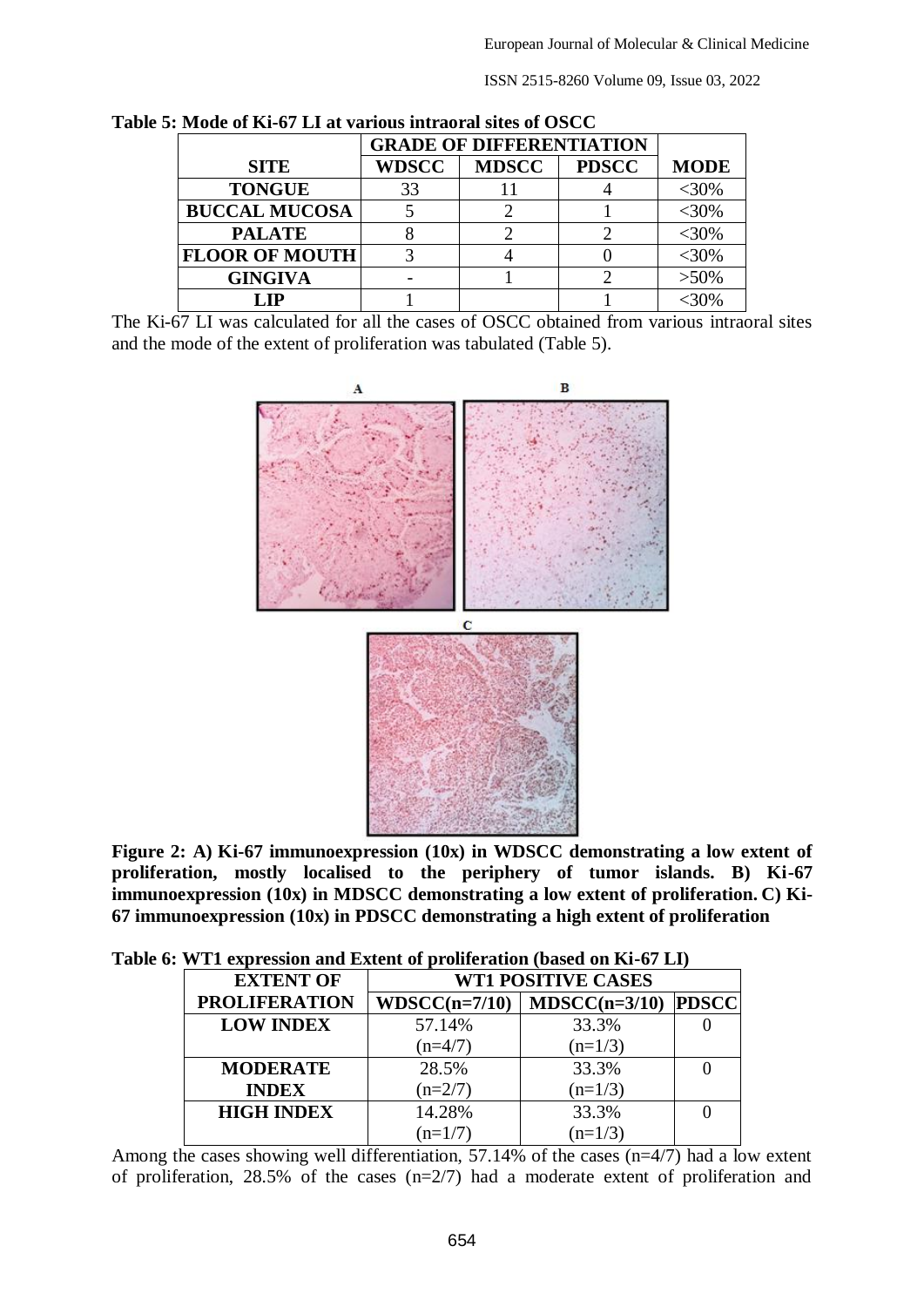14.28% of the cases (n=1/7) had a high extent of proliferation (Table 6).

| <b>AGE and SEX</b> | <b>LOCATION</b>       | WT1 STAINING PATTERN   KI-67 LI |     |
|--------------------|-----------------------|---------------------------------|-----|
| 30/M               | <b>TONGUE</b>         | STRONG, $2+$                    | 30% |
| 31/M               | <b>TONGUE</b>         | STRONG, 4+                      | 30% |
| 46/F               | <b>TONGUE</b>         | STRONG, 4+                      | 5%  |
| 32/M               | <b>BUCCAL MUCOSA</b>  | WEAK, $1+$                      | 52% |
| 30/M               | <b>BUCCAL MUCOSA</b>  | STRONG, $3+$                    | 45% |
| 25/F               | <b>BUCCAL MUCOSA</b>  | STRONG, $3+$                    | 45% |
| 50/M               | <b>FLOOR OF MOUTH</b> | STRONG, $2+$                    | 40% |

**Table 7: Summary of clinical features and Ki-67 LI of patients with WDSCC and positivity of WT1 on immunohistochemistry**

**Table 8: Summary of clinical features and Ki-67 proliferation index of patients with MDSCC and positivity of WT1 on immunohistochemistry**

| <b>AGE AND SEX</b> | <b>LOCATION</b>       | WT1 STAINING PATTERN   KI-67 LI |     |
|--------------------|-----------------------|---------------------------------|-----|
| 70/M               | <b>TONGUE</b>         | MODERATE, $2+$                  | 40% |
| 60/M               | <b>TONGUE</b>         | MODERATE, $2+$                  | 55% |
| 80/F               | <b>FLOOR OF MOUTH</b> | MODERATE, $1+$                  | 25% |

Table 7 summarises the clinical features and Ki-67 LI of cases with WDSCC and WT1 positivity on immunohistochemistry. **T**able 8 summarises the clinical features and Ki-67 LI of cases with MDSCC and WT1 positivity on immunohistochemistry.

#### **DISCUSSION**

SCC is the primary tumor type in the head and neck region. Oral cancer patients have a high chance of recurrence and/or metastasis, which is responsible for the poor clinical prognosis, with a 5- year survival rate of only about 50 percent, even with the latest advances in the treatment. [14] This is due to patients dying from metastatic disease despite being diagnosed at an early stage. Detection of occult metastases is difficult, therefore application of prognostic markers in primary diagnostic tumor specimens are highly desirable. [15]

It has been shown that WT1 is overexpressed in a number of cancer cells, and the knockdown of WT1 by antisense oligomers could induce mitochondrial damage and then inhibit malignant cell growth. [16] WT1 is a promising target for immunotherapy based on preliminary results from vaccine trials which reveal WT1's untapped potential to induce cancer immunity with minimal side effects. [17]

The present study entails the immunoexpression of WT1 and Ki-67 in oral squamous cell carcinoma. Demographic profile including age, sex, site and incidence was analysed and compared with literature.

Histopathological grading of the cases included in all the following studies is according to the grading system given by Broder, (based on the percentage of immature cells) into WDSCC, MDSCC and PDSCC. In the study by Yusuki Oji et al.  $(2003)$ ,  $^{[18]}$  the total number of cases studied were 38 (n=38), out of which 44.7% (n=17/38) cases were WDSCC, 47.3% (n=18/38) were MDSCC and 7.8% (n=3/38) cases were PDSCC. Maximum number of cases in this study were MDSCC. In the study done by Mikami et al.  $(2013)$ , <sup>[19]</sup> the total number of cases included in the study was 29 (n=29), out of which 86.2% (n=25/29) were WDSCC,  $10.3\%$  $(n=3/29)$  were MDSCC and 3.4 %  $(n=1/29)$  were PDSCC. Maximum number of cases in this study.

Yusuki Oji et al.  $(2003)$ <sup>[18]</sup> reported 3 cases (n=3/38) with cytoplasmic positivity for WT1 protein, out of a total number of 38 cases of OSCC included in the study. The percentage positivity of WT1 immunoexpression is 7.8% (n=3/38). Mikami et al. (2013) <sup>[19]</sup> reported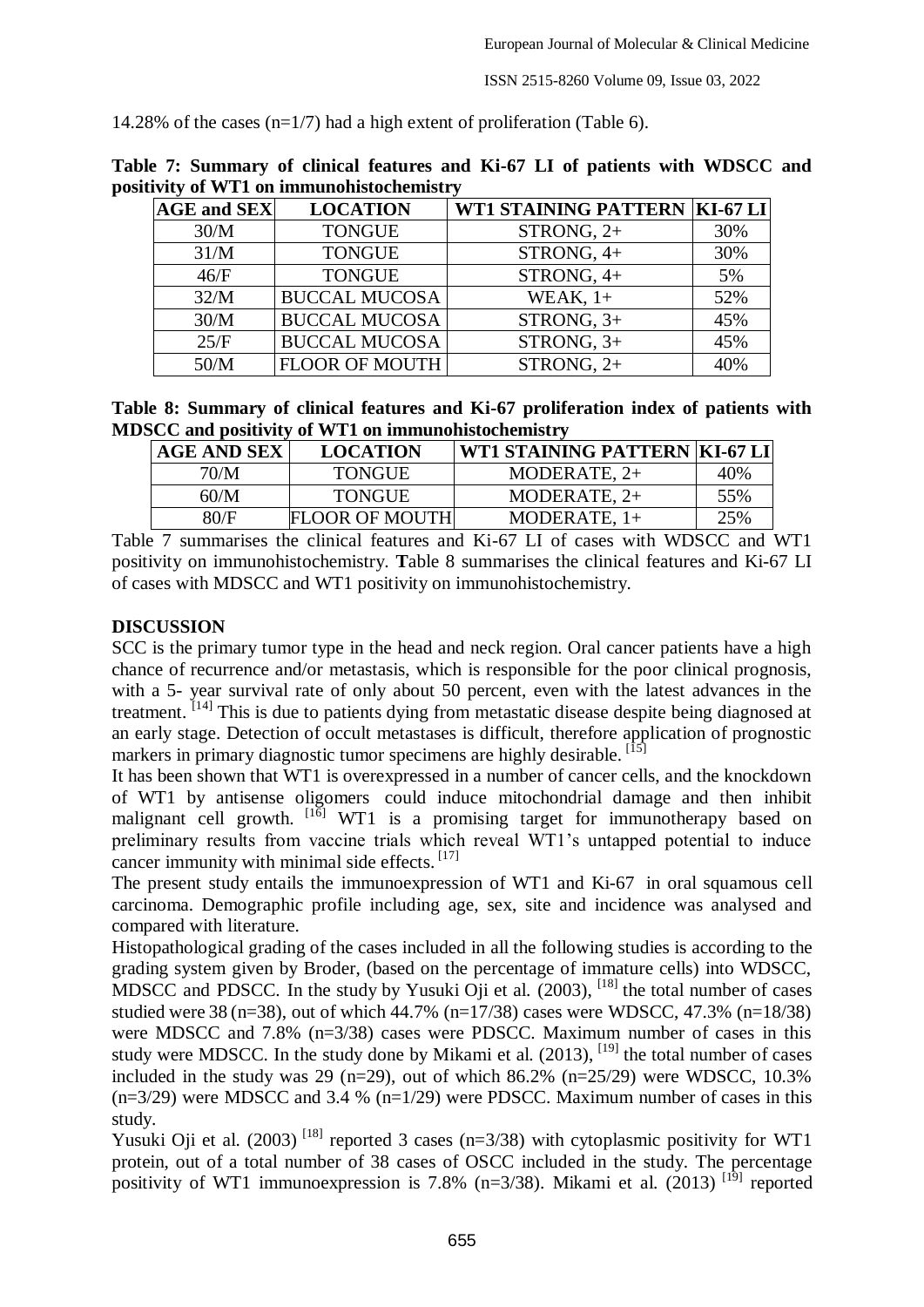cytoplasmic expression of WT1 protein in 2 cases (n=2/29), out of a total number of 29 cases of OSCC included in the study. The percentage positivity of WT1 immunoexpression is 6.8%  $(n=2/29)$ .

Fattahi et al. (2016)<sup>[20]</sup> reported cytoplasmic immunoexpression of WT1 protein in 3 cases (n=3/45), out of a total number of 45 cases of OSCC included in the study. The percentage positivity of WT1 immunoexpression is 6.6% (n=3/45). In the present study (2017), 10 cases  $(n=10/80)$  of OSCC were reported to be positive for the cytoplasmic immunoexpression of WT1 protein, out of a total number of 80 cases. The percentage positivity of WT1 immunoexpression is 12.5% (n=10/80). The findings of the present study correlate best with the findings of the study by Yusuki Oji et al.  $(2003)$ <sup>[18]</sup> with respect to the percentage positivity ofWT1 imunoexpression.

Positive Ki-67 expression in the nuclei of proliferating tumor epithelial cells was found in 100% of OSCC cases (n=80) included in the study. This is in close correspondence with the observations of the study done by Mahima et al.(2015). [21]

The study conducted by Dwivedi et al.  $(2013)$  includes cases from 15 patients (n=15) of OSCC, and they reported a mean proliferative index of 39.45%. <sup>[22]</sup> In the study conducted by Birajdar et al. (2014), cases from 20 patients of OSCC (n=20) were included in the study, and the mean proliferative index was  $71.09\%$ . <sup>[23]</sup> The study conducted by Mahima et al. (2015) over cases from 105 pateints with OSCC (n=105) reported a mean proliferative index of 36.65%. [21]

The present study (2017) was conducted on cases from 80 patients of OSCC (n=80), and the reported mean proliferative index is 37.01%, and is similar to the values observed by Mahima et al.  $(2015)$ . <sup>[21]</sup> In the study by Birajdar et al.  $(2014)$ , the mean labeling index among the WDSCC (n=7/20), MDSCC (n=7/20) and PDSCC (n=6/20) was 74.08%, 51.60% and 87.60% respectively.  $^{[23]}$  In the study by Mahima et al. (2015), the mean labeling index among the WDSCC (n=35/105), MDSCC (n=35/105) and PDSCC (n=35/105) was 29.84%, 48.10% and 32.01% respectively.  $[21]$ 

In the present study  $(2017)$ , the mean labeling index among the WDSCC (n=50/80), MDSCC  $(n=20/80)$  and PDSCC  $(n=10/80)$  was 22.05%, 25% and 64% respectively. In the present study (2017), the values for the mean Ki-67 proliferative indices in WDSCC, MDSCC and PDSCC are 22.05%, 25% and 64% respectively. The values obtained for cases of WDSCC and MDSCC correlate with the values of mean Ki-67 proliferative indices obtained in the study by Mahima et al. (2015), with them being 29.84% and 48% respectively. <sup>[21]</sup> The mean proliferative Ki-67 index of cases of PDSCC correlates with the value obtained by Birajdar et al. (2014), with the value being  $87.60\%$ . <sup>[23]</sup>

In the study done by Mahima et al. (2015), an analysis of the Ki-67 proliferation and the intraoral site of OSCC was done. <sup>[21]</sup> Ki-67 proliferation of nine different sites of the oral cavity was assessed and its mode was calculated. The tongue (dorsal/ventral aspect), vestibule and floor of the mouth and buccal mucosa with alveolus show low extent of Ki- 67 proliferation (<30%), whereas angle of mandible, alveolar region and buccal mucosa show moderate extent of Ki-67 proliferation (30-50%) and tongue (lateral border), alveolar region and lips show high extent of Ki- 67 proliferation (>50%) and least degree of tumoral differentiation.

In the present study (2017), an analysis of Ki-67 proliferation and intra oral site of OSCC yielded that the tongue (lateral border), buccal mucosa, hard palate and floor of the mouth showed low Ki-67 proliferation (<30%), whereas gingival carcinomas had high Ki-67 proliferation (>50%) and the least degree of tumoral differentiation.

### **CONCLUSION**

OSCC is one of the most common cancers in India, contributing to substantial morbidity and mortality. The right lateral border of the tongue is the commonest site of OSCC in the present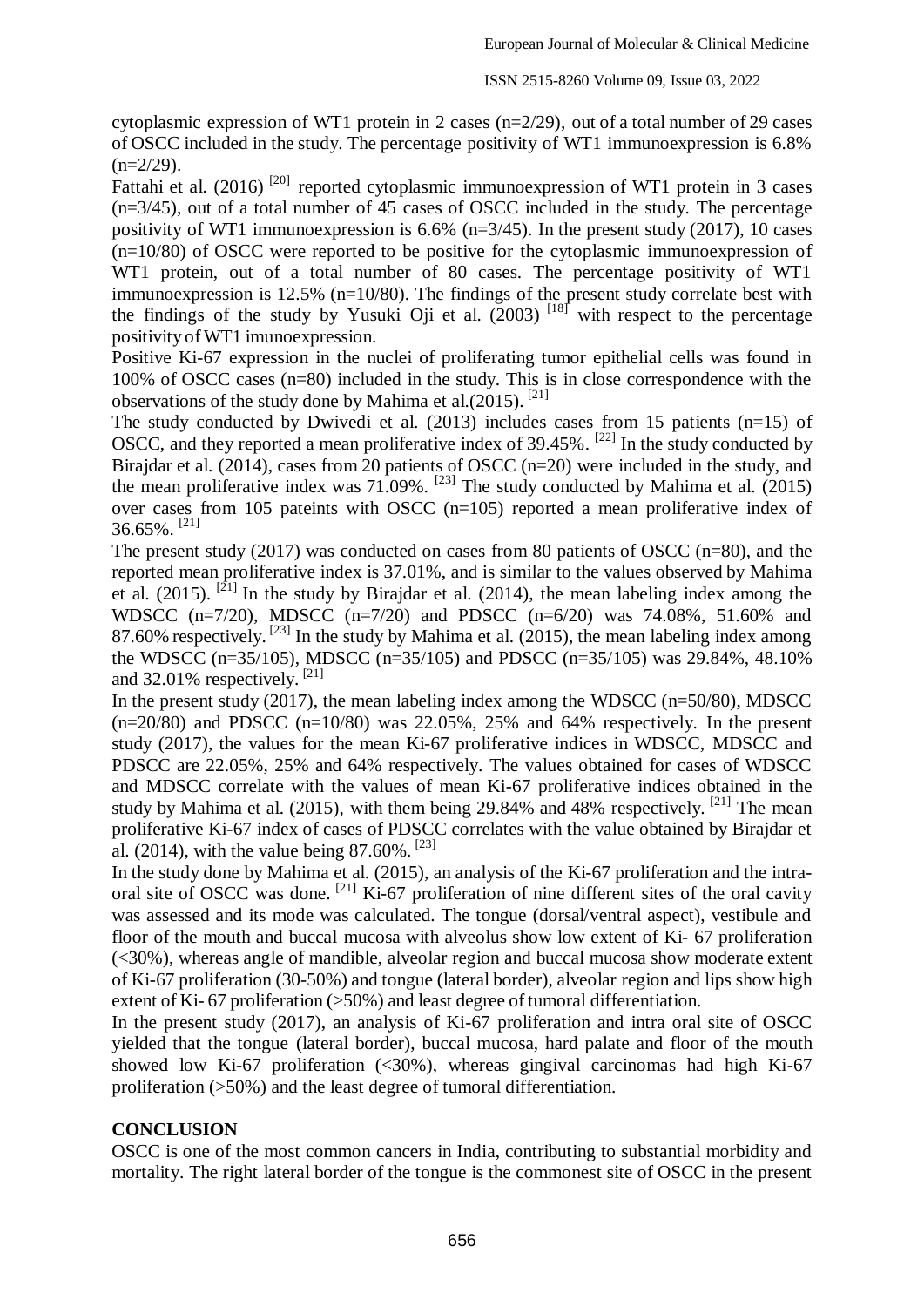study. The prognosis of patients with Stage 1 of oral tongue SCC, depends on the Ki-67 LI, with a good prognosis being associated with a Ki-67 LI less than 33%. WT1 immunotherapy can be advocated to improve the prognosis of patients with histopathologically proven WDSCC and a Ki-67 LI more than 33%.

#### **REFERENCES**

- 1. Namala S, Guduru VS, Ananthaneni A, Devi S, Kuberappa PH, Udayashankar U. Cytological grading: An alternative to histological grading in oral squamous cell carcinoma. Journal of Cytology. 2016;33:130–4.
- 2. Xie S, Liu Y, Qiao X, Hua R, Wang K, Shan X, et al. What is the Prognostic Significance of Ki-67 Positivity in Oral Squamous Cell Carcinoma?. Journal of Cancer. 2016;7(7):758–67.
- 3. de Moraes M, Monteiro Maia CAD, Freitas RDA. Cell proliferation markers in oral squamous cell carcinoma. J Mol Biomark Diagn. 2012;1(S2):930–5.
- 4. Da R, Motta R, Zettler CG, Cambruzzi E, Jotz GP, Berni RB. Ki-67 and P53 correlation prognostic value in squamous cell carcinoma of oral cavity and tongue. Braz J Otorhinolaryngol. 2009;75(4):544–49.
- 5. Jithesh PV, Risk JM, Schache AG, Dhanda J, Lane B, Liloglou T, et al. The epigenetic landscape of oral squamous cell carcinoma. British Journal of Cancer. 2013;108:370-379.
- 6. Choi S, Myers JN. Molecular Pathogenesis of Oral Squamous Cell Carcinoma: Implications for Therapy. J Dent Res. 2008;87(2):191.
- 7. Gupta PC, Ray CS, Murti PR, Sinha DN. Rising incidence of oral cancer in Ahmedabad city. Indian J Cancer. 2014;51 Suppl 1:S67-72.
- 8. Ram H, Sarkar J, Kumar H. Oral Cancer : Risk Factors and Molecular Pathogenesis. Journal of Maxillofacial and Oral Surgery. 2011;10(June):132–137.
- 9. Symer DE, Akagi K, Coombes KR, Xiao W, Pickard RKL, Agrawal A, et al. Abstract 132: Comprehensive genomic analysis of human papillomavirus-associated oral cancers. Cancer Res. 2016 Jul 22;76(14 Supplement):132 LP-132.
- 10. Mathur S, Conway DI, Worlledge-Andrew H, Macpherson LMD, Ross AJ. Assessment and prevention of behavioural and social risk factors associated with oral cancer: protocol for a systematic review of clinical guidelines and systematic reviews to inform Primary Care dental professionals. Syst Rev. 2015 Dec 22;4(1):184.
- 11. Williams HK. Molecular pathogenesis of oral squamous carcinoma. Mol Pathol. 2000;53(4):165–72.
- 12. Chernock RD. Morphologic Features of Conventional Squamous Cell Carcinoma of the Oropharynx: " Keratinizing " and " Nonkeratinizing " Histologic Types as the Basis for a Consistent Classification System. Head and Neck Pathol. 2012 July;6(Suppl 1):41–47.
- 13. Akhter M, Hossain S, Rahman QB, Molla MR. A study on histological grading of oral squamous cell carcinoma and its co-relationship with regional metastasis. J Oral Maxillofac Pathol. 2011 May;15(2):168–76.
- 14. Bavle RM, Venugopal R, Konda P, Muniswamappa S, Makarla S. Molecular Classification of Oral Squamous Cell Carcinoma. J Clin Diagn Res. 2016;10(9):18– 21.
- 15. Gontarz M, Wyszyńska-Pawelec G, Zapała J, Czopek J, Lazar A, Tomaszewska
- 16. R. Proliferative index activity in oral squamous cell carcinoma: indication for postoperative radiotherapy? Int J Oral Maxillofac Surg. 2014 Oct;43(10):1189–94.
- 17. Piffko J, Bankfaivi A, Ofner D, Bryne M, Rasch D, Joos U, et al. Prognostic value of histobiological factors ( malignancy grading and AgNOR content ) assessed at the invasive tumour front of oral squamous cell carcinomas. British Journal of Cancer.1997;75(10):1543–1546.
- 18. Sharma R, Kumar G. Significance of Silver Binding Nucleolar Organizer Regions in Oral